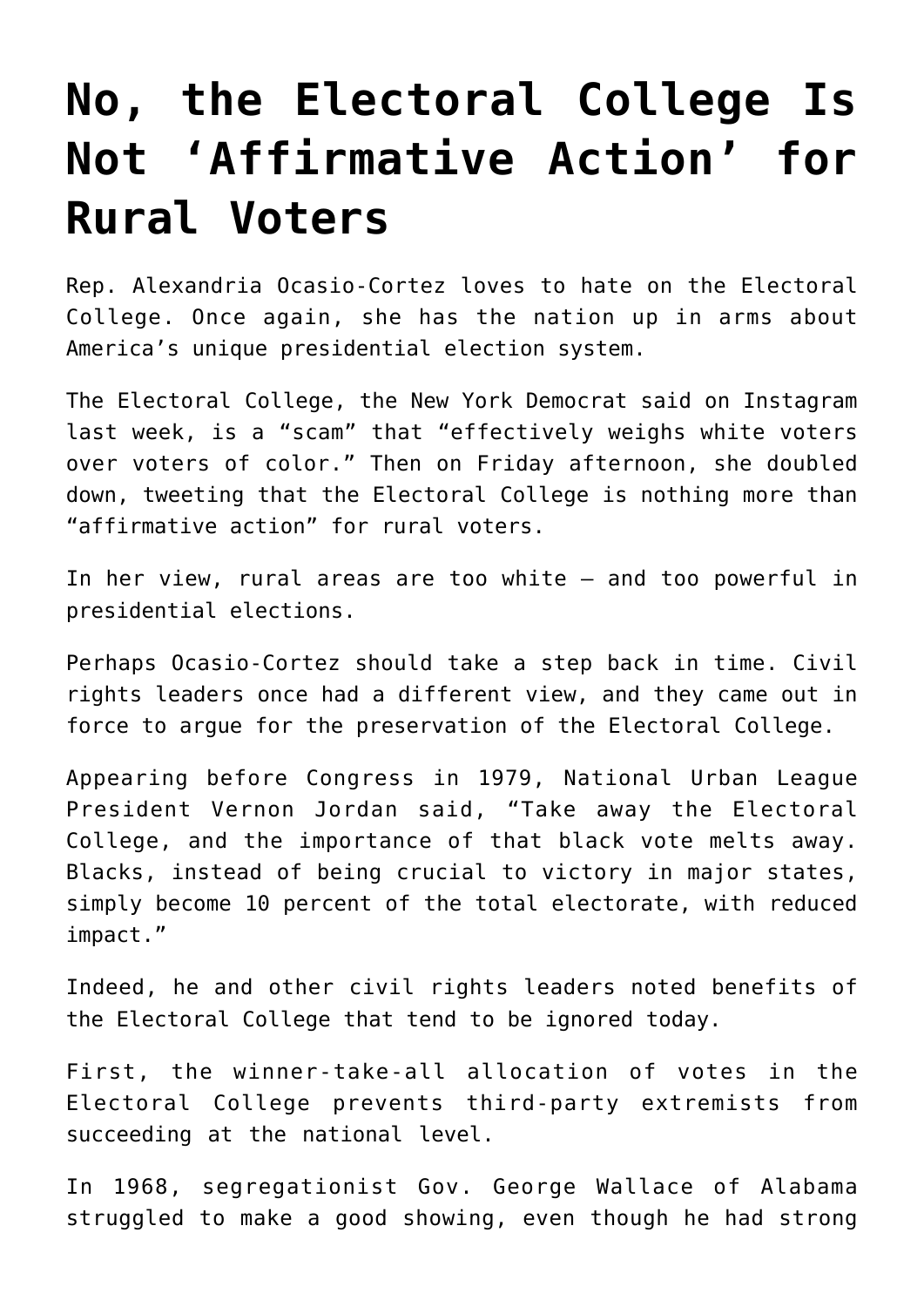regional support. Civil rights leaders at the time noticed – and they even praised his defeat in congressional testimony.

Second, the concentration of black voters in certain large metropolitan areas can be an advantage, at least in some states.

"[T]he real issue," Jordan told Congress in 1979, "is not only one of how many black voters are located in which states, but where blacks can reasonably expect to build coalitions with other minorities and whites to achieve true justice and equality."

In other words, shared concerns within urban areas lead to coalition-building. Jordan called this "the empathy factor." In those parts of the country, coalitions can swing a large metropolitan area – and thus an entire state.

Perhaps New York voters outside of Ocasio-Cortez's district can feel this pain: Upstate New York voters are constantly outvoted by New York City. Voters in that metropolitan area swing the state's entire block of 29 electors, regardless of what the state's rural voters prefer.

Rural New York voters are surely puzzled to hear Ocasio-Cortez describe them as "too powerful."

Jordan's testimony must be bewildering to Electoral College defenders who argue that the system gives small states and rural areas a leg up at election time. Who is right?

Somewhat confusingly, both sides are right. Urban areas are not always as powerful as Jordan hoped. They might be able to swing certain states, but they can't swing the whole country, either.

On the other hand, urban areas aren't as weak as Ocasio-Cortez says. Rural voters in California, New York, and Illinois would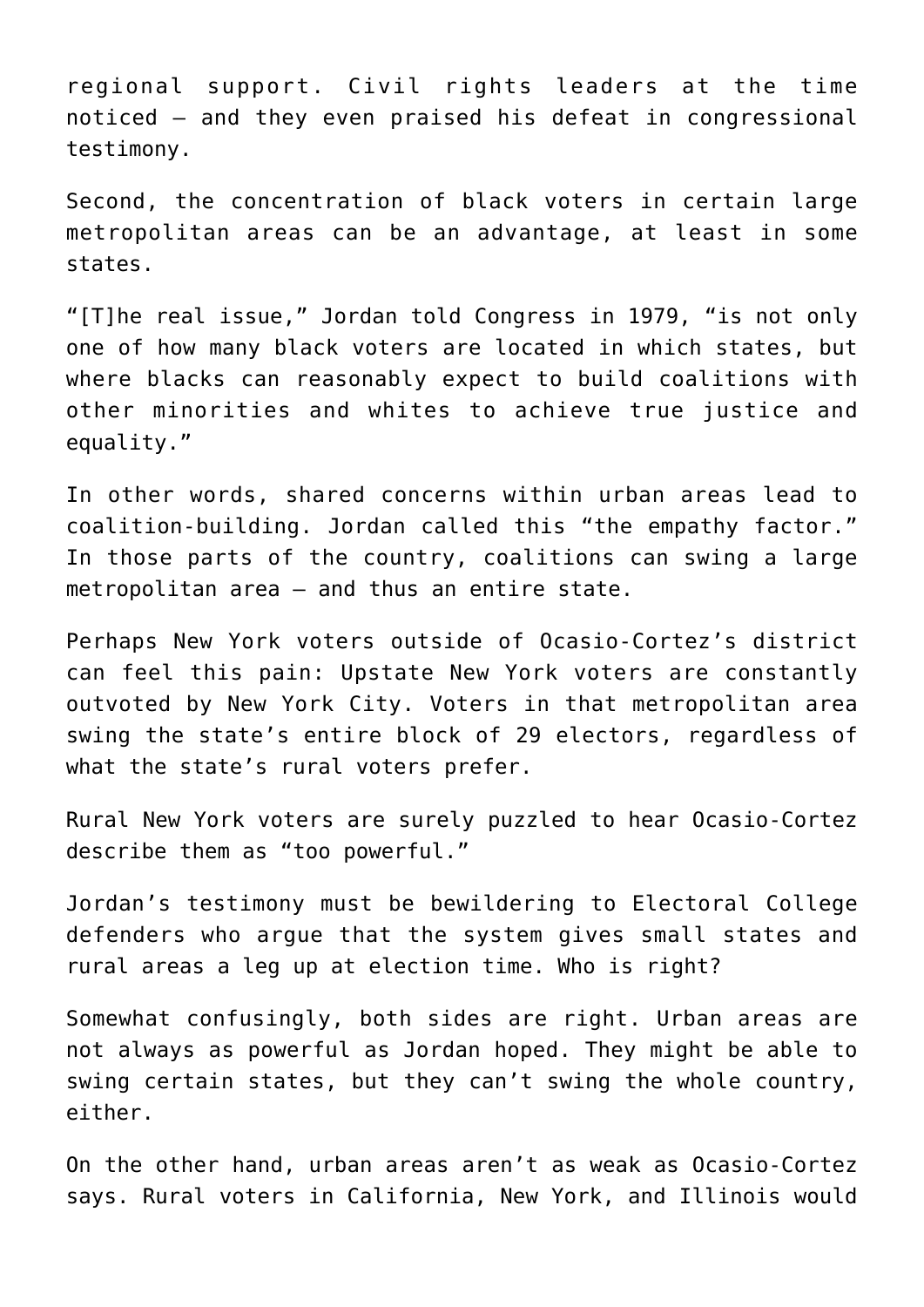surely testify to that.

*—*

In short, the Electoral College creates balance in our political system in many ways – and this unexpected balance of power between urban and rural areas is just one of them.

At the end of the day, charges of racism in our presidential election are simply silly. The Electoral College serves everyone. It does this by creating a careful balance between large states and small, urban areas and rural.

Ultimately, and as a matter of history, the Electoral College rewards those presidential candidates or political parties that do the best job of listening to a wide variety of voters. Those who decided to double down with their base and ignore the rest of the country usually end up losing. That's a blessing for everyone in our country.

Recent close elections have come about because everyone keeps forgetting these important underlying purposes of the Electoral College. Many have neglected to build coalitions. Both parties are instead catering to their bases.

Consequently, the first party to reach out to create broad coalitions will also start winning presidential elections in landslides.

Perhaps Jordan summed it up best when he told Congress many years ago that the Electoral College "forces candidates to deal with a broad variety of issues and thus requires a degree of responsibility that direct elections would weaken."

Here's hoping that our political parties decide to take his wise advice.

*This [article](https://www.dailysignal.com/2019/08/27/no-the-electoral-college-is-not-affirmative-action-for-rural-voters/) has been republished with permission from The Daily Signal.*